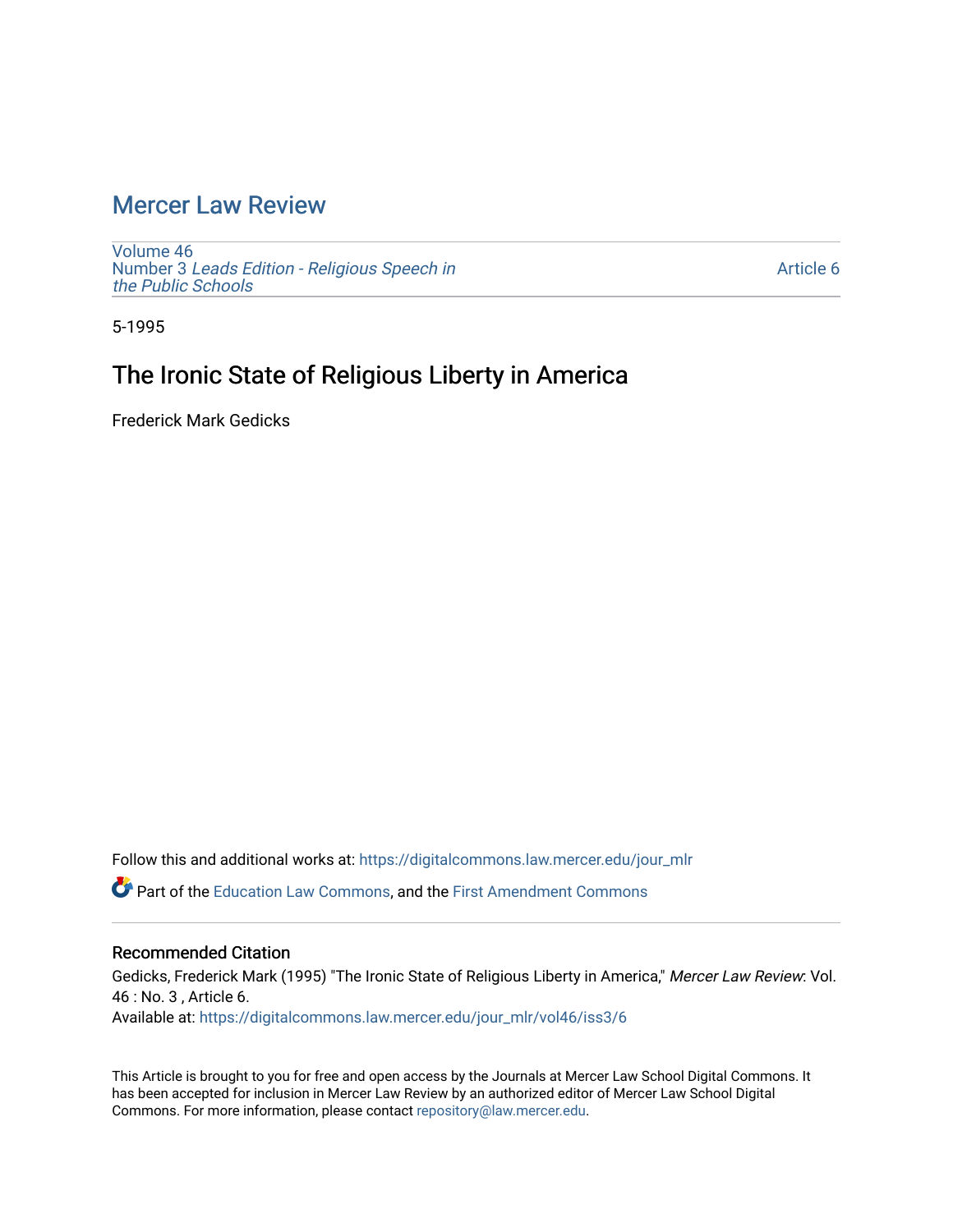# **The Ironic State of Religious Liberty in America**

#### **Frederick Mark Gedicks"**

The constitutionality of organized graduation or classroom prayer in public schools is an issue of continuing controversy in the United States. There are, of course, numerous policy arguments for and against allowing prayer in public schools, but I will be focusing on the constitutional issues and consequently will have rather less to say about policy. (I will disclose, however, that as a matter of policy, I think there are problems with public schools' organizing and sponsoring group prayer as part of graduation ceremonies or classroom activities; it would seem that Mr. Peck, Mr. Sekulow, and **I** all agree on that, if nothing else.) What perplexes me about this issue is why it continues to be an issue at all. When I think about prayer in public schools, I have a difficult time escaping the conclusion that there is really not very much at stake in the constitutional controversy over this practice. There are no constitutional obstacles to individual prayer in public schools,' and the effect of the Equal Access Act is to allow student-initiated group prayer on most public school campuses. In addition, it is rare that prayers given in the classroom or other official public school contexts have significant theological content. Consider, for example, one of the graduation prayers at issue in *Lee v. Weisman*,<sup>2</sup> the Supreme Court's latest decision in this area:

God of the free, hope of the Brave: For the legacy of America where diversity is celebrated and the rights of minorities are protected, we

**<sup>\*</sup>** Professor of Law, Brigham Young University. University of Southern California **(J.D., 1980).** Certain themes of this comment are drawn from my forthcoming book, *The Rhetoric of Church and State,* to be published **by** Duke University Press in September **1995.**

*<sup>1.</sup> See* Frederick Mark Gedicks, *Motivation, Rationality, and Secular Purpose in Establishment Clause Review,* **1985 ARIZ. ST. L.J. 677, 720-22.**

<sup>2. 112</sup> **S.** Ct. 2649 **(1992).**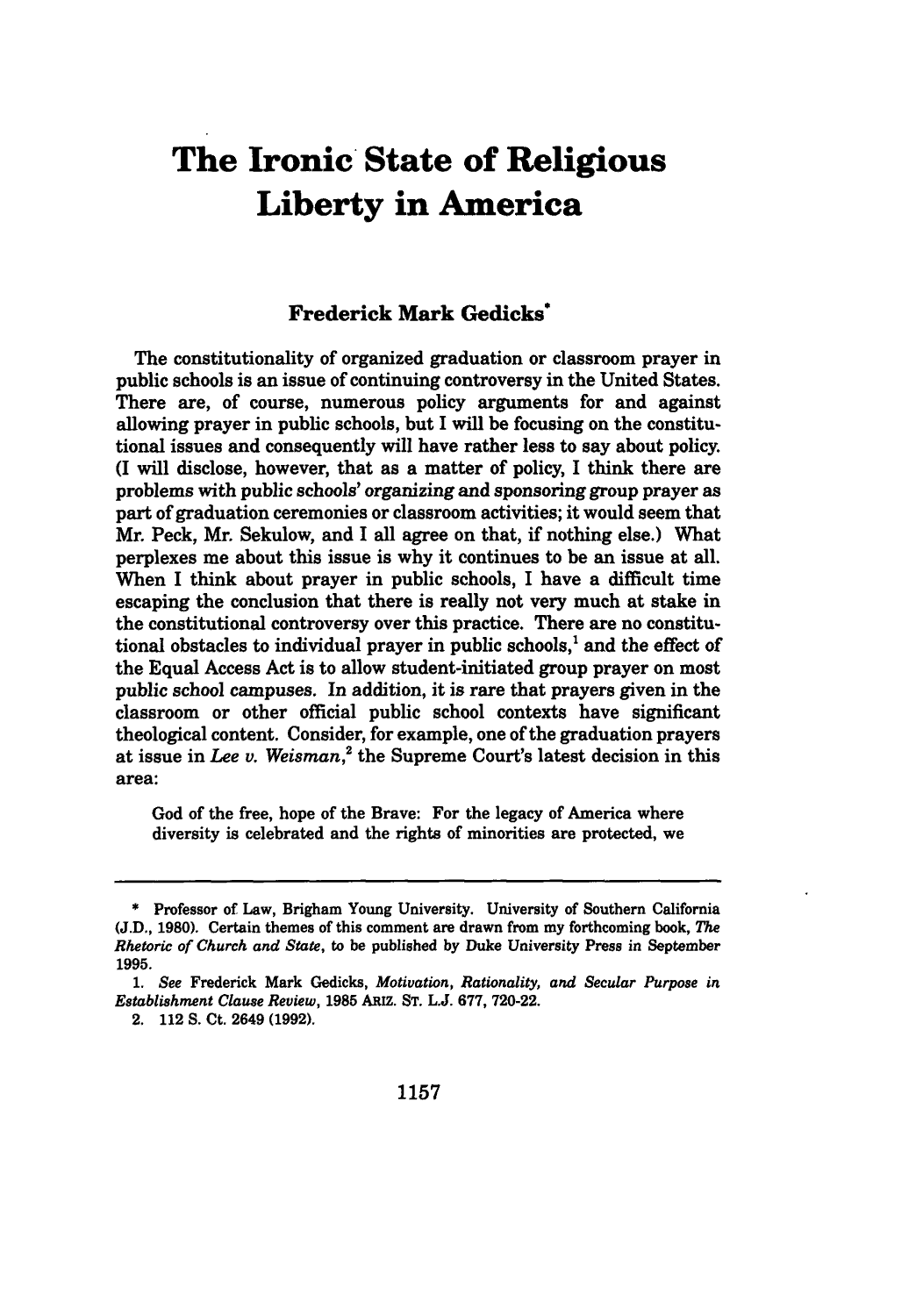**thank** you. May these young men and women grow up to enrich it. For liberty of American, we thank you. For the liberty of America, we thank you. May these new graduates grow up to guard it.. For the political process of America in which all its citizens may participate, for its court system where all may seek justice we thank you. May those we honor this morning always turn to it in trust. For the destiny of America we thank you. May the graduates of Nathan Bishop Middle School so live that they might help to share it. May our aspirations for our country and for these young people, who are our hope for the future, be richly fulfilled. Amen.'

**It's** hard to find anything to disagree with in this prayer. Although the words are undeniably eloquent, the sentiments expressed are nonetheless so innocuous, and are phrased so generally, that the prayer is virtually without content. As such, it is a perfect example of the American civil religion-"faintly Protestant platitudes which reaffirm... the religious base of American culture despite being largely void of theological significance."<sup>4</sup>

On the one hand, given the theologically vacuous nature of most organized public school prayers, it ought not to be that large of an imposition to ask that nonbelievers sit quietly through thirty or forty seconds of vaguely religious platitudes. In fact, when compared to the free exercise cases in which the Supreme Court has found that constitutionally significant coercion of religious belief does not exist, the argument that such coercion exists in graduation or classroom prayer situations like *Weisman* is ludicrous. In *Iyng v. Northwest Indian Cemetery Ass'n,'* for example, the Supreme Court found that government action which threatened outright destruction of native American religion did not trigger the protections of the Free Exercise Clause.<sup>6</sup>

Compared to the coercion suffered **by** native American believers in *Lyng,* the offense experienced **by** nonbelievers who heard the *Weisman* prayer is pretty small constitutional potatoes. But this would seem to cut against public school prayer as much as it does in favor of it. Given that individual and student-led prayer is already permitted in public schools, and that graduation and classroom prayers are usually theologically inconsequential in the way **I** have described, very little is

**<sup>3.</sup>** *Id.* at **2652-53.**

<sup>4.</sup> Frederick Mark Gedicks, *The Religious, the Secular, and the Antithetical,* 20 **CAP. U.** L. REv. **113,** 122 **(1991).** See also Engel v. Vitale, **370 U.S.** 421, 422 **(1962)** (reviewing constitutionality of recitation of the following prayer in state public schools: "Almighty God, we acknowledge our dependence upon Thee, and we beg **Thy** blessings upon us, our parents, our teachers, and our Country"). *Id.*

**<sup>5.</sup>** 485 **U.S.** 439 **(1988).**

**<sup>6.</sup>** *Id.* at 451-52.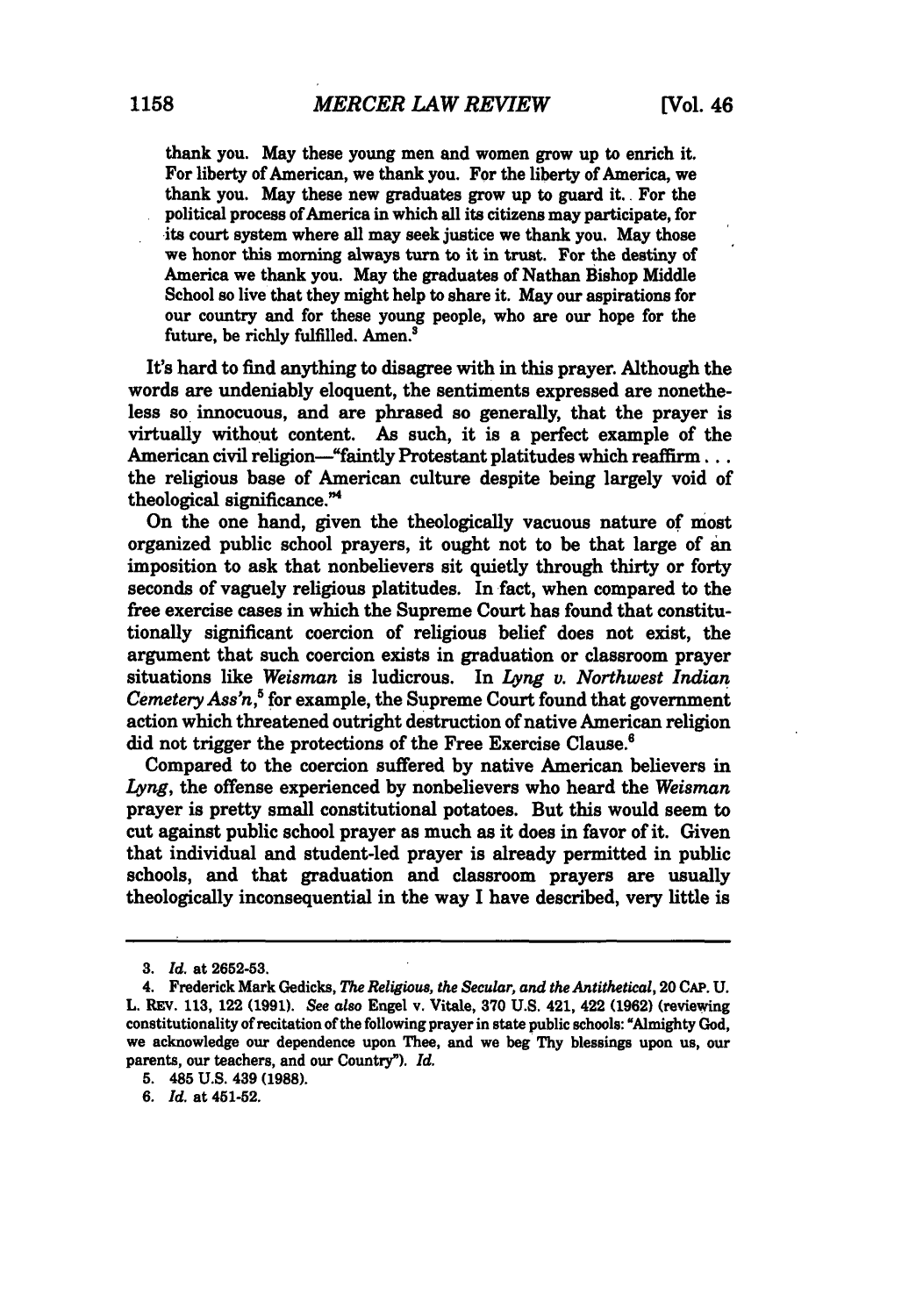lost when such prayers are constitutionally prohibited or otherwise eliminated from public education. Even for those (like me) who believe that religion has been wrongfully excluded from American public life, and religious people unfairly treated **by** secular public institutions, public school prayer seems an issue that should not stir up passion against these wrongs.

But make no mistake, passions continue to be aroused **by** the constitutional prohibition of graduation and classroom prayer. **Why** do so many people seem to care whether public schools may sponsor or otherwise encourage prayer? While nothing very important seems to be at stake in an examination of the merits of public school prayer **by** itself, whether or not prayer is allowed in public schools has become a symbol of what has become known as the "culture war." For religious conservatives, the Supreme Court's prohibition of organized prayer in public schools encapsulates the moral decline of the last several decades. For civil libertarians, the return of organized prayer to public schools is reason to man the ramparts and drive the religious barbarians back from the gates that protect the rational peace created **by** post-Enlightenment liberalism. It remains important to discuss classroom prayer because the fault lines dividing opponents in this particular conflict are mirrored in many other conflicts about church and state, conflicts in which more significant religious liberty issues are at stake.<sup>8</sup>

Although **I** believe classroom prayer to be ill-advised, I do not believe that it is unconstitutional for any of the reasons advanced **by** Mr. Peck.9 At the same time, **I** believe that the strategy of using existing free speech doctrine to argue for individual and voluntary group prayer, exemplified **by** Mr. Sekulow, does not succeed in constitutional terms, and threatens authentic religious faith and worship as well." **I** will conclude **by** noting a political aspect to this controversy that I find troubling: Given that so little ought to be at stake in the controversy over public school prayer, the continued pursuit of satisfaction on this issue **by** some religious conservatives suggests the troubling possibility that they are seeking less to restore free exercise denied than to signal who is in charge of American politics and culture.

**<sup>7.</sup>** *See* **JAMES** DAvISON HUNTER, **CULTURE** WARS: **THE** STRUGGLE TO **DEFINE AMERICA (1991).** <sup>1</sup>

**<sup>8.</sup>** *Cf* James R. Stoner, Jr., *Amending the School Prayer Amendment,* FIRST THINGS, May **1995,** at **16** (arguing that the reintroduction of classroom prayer would symbolize society's opposition to the modem trend of secularization in public life).

*<sup>9.</sup> See infra* Part **I.**

**<sup>10.</sup>** *See* infra Part **11.**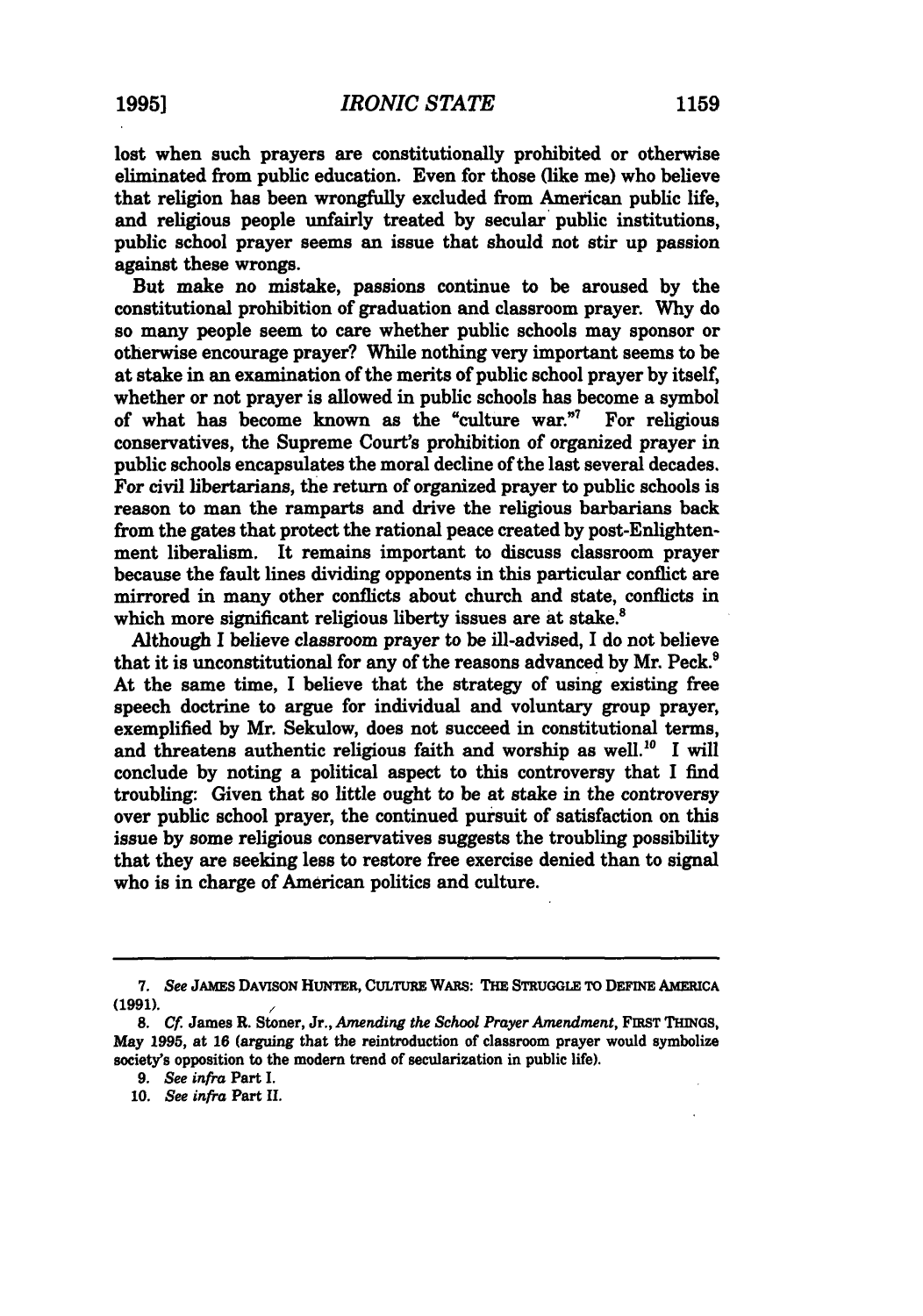Mr. Peck argues that the effort to pass a school prayer amendment rejects the American idea of religious liberty that confines government to public life and religion to private life.<sup>11</sup> He further contends that the effort to frame school prayer as primarily a matter of individual expression, as Mr. Sekulow does, ignores that the Establishment Clause imposes limitations on religious speech in public schools that do not restrict other kinds of expression. There are problems with both arguments.

With respect to the first argument, I am skeptical that there is anything like "the American idea of religious liberty"; if there is such an animal, my reading of American history suggests that until recently, it looked a lot more like Mr. Sekulow's idea than Mr. Peck's. Jefferson and Madison may well support Mr. Peck's reading of the American tradition of church-state relations, but it is far from clear that their views on the proper relationship of church and state coincided with the majority sentiment in the early American states. For example, the Virginia bill providing for tax assessment for the support of ministers and churches, so vigorously opposed **by** Jefferson and Madison, was supported **by** George Washington and Patrick Henry.<sup>12</sup> Similarly, John Adams was a proponent of the tax-supported Congregationalist establishment in Massachusetts.<sup>13</sup>

If we move forward into American history from the founding period of the late eighteenth century, things get worse for Mr. Peck's argument. From the early nineteenth century until well into the twentieth century, the United States was governed **by** what Mark De Wolfe Howe called the "de facto Protestant establishment" under which Protestant Christianity was a major, uncontroversial, and coercive participant in American public life.<sup>14</sup> Although state-supported religious establishments had disappeared **by** the 1830s, Protestants remained in control of virtually all of the major organizations and institutions in American public life,

**<sup>11.</sup>** Robert **S.** Peck, *The Threat to the American Idea of Religious Liberty,* 46 MERCER L. **REV. 1023 (1995).**

<sup>12.</sup> Douglas Laycock, *Nonpreferential'Aid to Religion: A False Claim about Original Intent,* **27** WM. **&** MARY L. REv. **875, 896 &** n.101. Laycock notes that Washington later withdrew his support because the issue had become too divisive. *Id.*

**<sup>13.</sup> ARLIN** M. **ADAMS &** CHARLES **J. EMMERICH, A NATION** DEDICATED TO RELIGIOUS LIBERTY: **THE** CONSTITUTIONAL HERITAGE OF THE RELIGION CLAuSES **27 (1990).**

<sup>14.</sup> MARK **DE** WOLFE HOWE, THE **GARDEN AND** THE WILDERNESS 11-15, 31, **98 (1965).**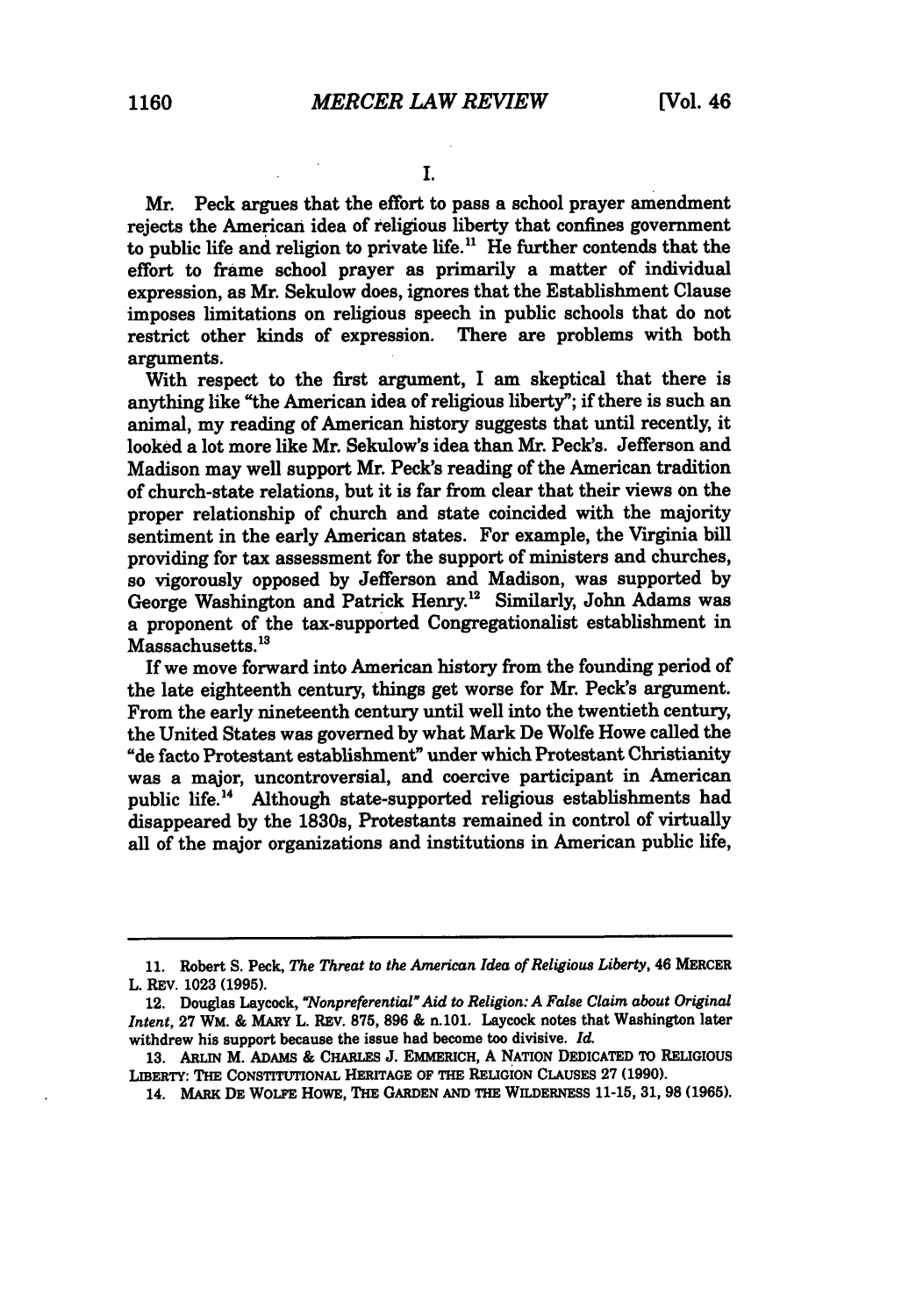including public education.<sup>15</sup> Non-Protestants were tolerated in the classic sense. That is, they were allowed to believe and to act in their non-Protestant ways as long as they knew their place and kept to it. However, when non-Protestant religion challenged fundamental Protestant values which were thought to **lie** at the foundation of civilized society in the United States, as Mormon polygamy did in the late nineteenth century, classic toleration turned quickly into classic persecution.<sup>16</sup>

The "tradition" of prohibiting government encouragement of religious belief and practice that Mr. Peck attributes to the United States did not appear in Supreme Court opinions until the  $1940s$ ,<sup>17</sup> did not become the doctrine of the Court until the 1960s,<sup>18</sup> and has never commanded the support of more than a small minority of Americans.<sup>19</sup> In sum, there simply isn't much history in support of the position that the American tradition of church and state precludes graduation or classroom prayer; to the contrary, there's quite a bit of history in favor of such prayer.

Mr. Peck's second point is a variation of the separationist argument that generally confines religion to private life and imposes unique disabilities on religious speech in public life. Separationism purports to achieve government neutrality between religion and nonreligion **by** having government withdraw from religious matters, and **by** keeping religion out of public life, effectively confining it to private life. But if religion is private, and thus out of place in public life, then religious organizations and individuals are penalized whenever they enter public life, because their most authentic motivations for political action are immediately ruled procedurally out of order. This is a rather odd notion of "neutrality." One could argue that the result is neutral because it

**<sup>15.</sup>** For summaries of the mutual reinforcement and extensive interactions of government authority and Protestant religion during this period, see **HAROLD S.** BERMAN, FAITH **AND** ORDER: THE RECONCILIATION OF LAW **AND** RELIGION 211-14, **225-30 (1993);** Laycock, *supra* note 12, at 914-18; David M. Smolin, *The Judeo-Christian Tradition and Self-Censorship in Legal Discourse,* **13** U. **DAYTON** L. REV. 345, **380-85 (1988);** John Witte, *Jr., The Theology and Politics of the First Amendment Religion Clauses: A Bicentennial Essay,* 40 EMORY **L.J.** 489, 497-99 **(1991).**

**<sup>16.</sup>** *See, e.g.,* Late Corp. of the Church of Jesus Christ of Latter-Day Saints v. United States, **136 U.S.** 1 **(1890);** Davis v. Beason, **133 U.S. 333 (1890);** Murphy v. Ramsey, 114 **U.S. 15 (1885);** Reynolds v. United States, **98 U.S.** 145 **(1878).**

**<sup>17.</sup>** *See* Everson v. Board of Educ., **330 U.S.** 1 (1947).

**<sup>18.</sup>** *See* School Dist. v. Schempp, 374 U.S. **203 (1963);** Engle v. Vitale, **370 U.S.** 421 **(1962);** McGowan v. Maryland, **366** U.S. 420 **(1961).**

**<sup>19.</sup>** *See, e.g.,* HERBERT MCCLOSKEY **& AIDA** BRILL, **DIMENSIONS** OF **TOLERANCE:** WHAT **AMERICANS THINK** ABOUT **CIVIL** LIBERTIES **133-35 (1983);** Ronald Brownstein, *Dissatisfied Americans May Spell Democrat Losses,* **L.A. TIMES,** July **28,** 1994, at **Al & A19** (Orange County ed.).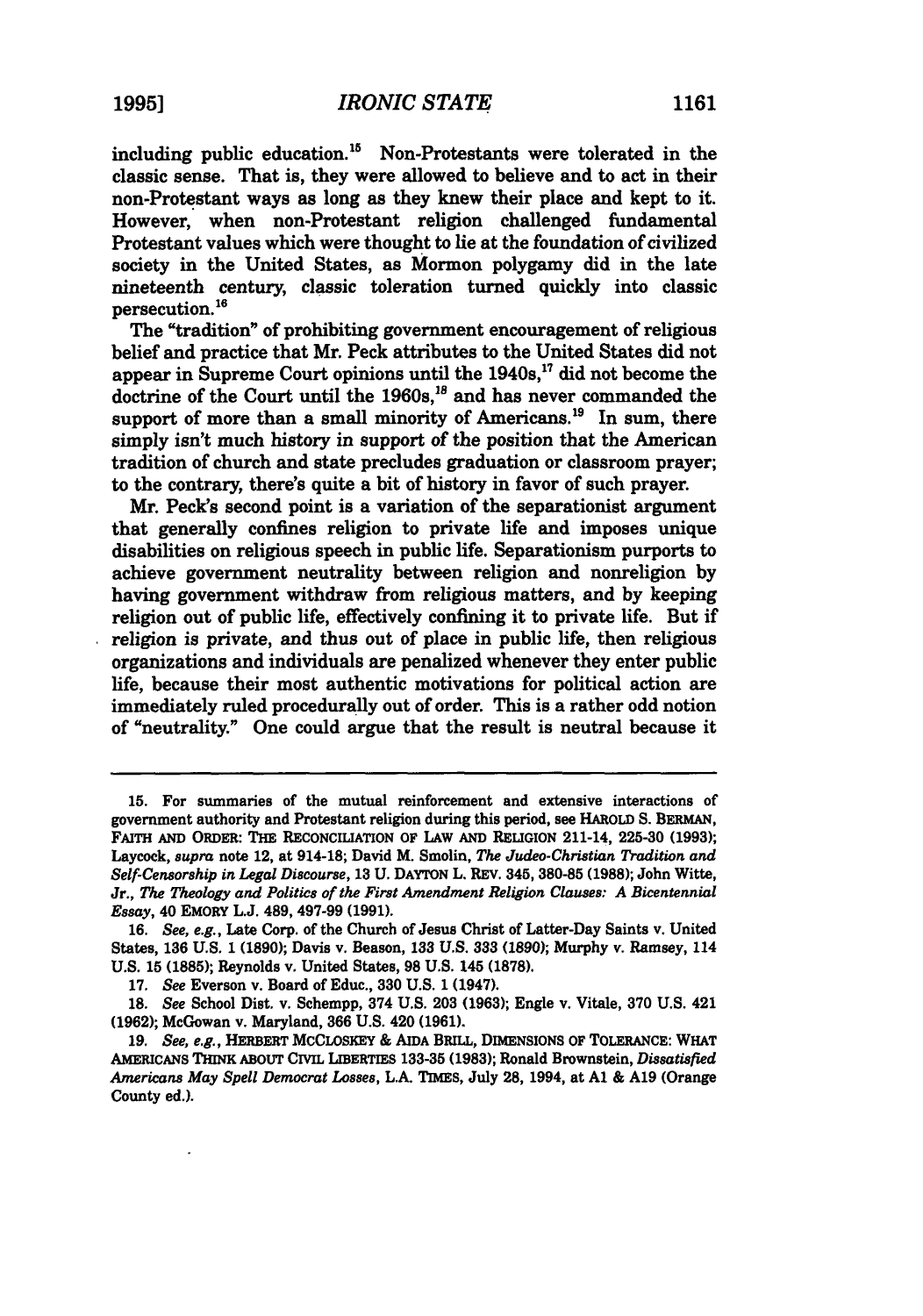treats religion the same as all activities that should be confined to private life, penalizing them all when they enter public life.<sup>20</sup> Regardless of whether this argument might succeed academically, it is clearly insufficient to persuade most believers that they are being treated fairly.

This suggests an important, practical point (law professors occasional**ly** think of them). Not to put too fine a point on the situation, separationism has been a decisive failure as a foundation for religion clause doctrine. The doctrine is both incoherent and without significant public support. That is, the doctrine cannot give a rational account of Supreme Court decisions under either religion clause, and it is **highly** unpopular. There cannot be two worse conditions for a doctrine to overcome. Constitutional doctrine can succeed-that is, it can endure and have significant effect in American life-if it has either coherence or popular support. Ideally a doctrine should have both, but one or the other will do.

For example, the pre-Roe privacy cases, *Griswold v. Connecticut*<sup>21</sup> and *Eisenstadt v. Baird,22* lack a persuasive and coherent legal rationale. But neither decision ran significantly against popular morality; there wasn't ever much popular sentiment in favor of restricting married adult access to condoms, and even at the time *Eisenstadt* was decided in the early 1970s, most Americans were simply not outraged at a constitutional result that guaranteed such access even to unmarried adults. As a result, the incoherence of the cases didn't (and still doesn't) matter all that much.

On the other hand, consider the *Flagburning Cases."* These are extremely unpopular. (In fact, the number of people in favor of punishing people who desecrate the flag may be as great as those who are in favor of organized public school prayer.) But the *Flagburning Cases* have a coherent, rational justification: Burning the American flag communicates dramatic criticism of the United States and its government. As such, it is political speech, the protection of which goes to the very heart of the First Amendment.<sup>24</sup> The Supreme Court has been rather consistent in holding government to a generally high level of justification when it tries to punish critical political speech with

<sup>20.</sup> **I** critized this argument in Frederick Mark Gedicks, *Public Life and Hostility to Religion,* **78** VA. L. **REV. 671 (1992).**

<sup>21.</sup> **381 U.S.** 479 **(1965).**

<sup>22. 405</sup> **U.S.** 438 **(1972).**

**<sup>23.</sup>** United States v. Eichman, 496 **U.S. 310 (1990);** Texas v. Johnson, 491 **U.S. 397 (1989).**

<sup>24.</sup> *See, e.g.,* ALmANDER *MEIKJOHN,* **POLICAL FREEDOM (1960);** Vincent Blasi, *The* Checking *Value in First Amendment Theory,* **1977** AM. B. FOUND. REs. **J. 521.**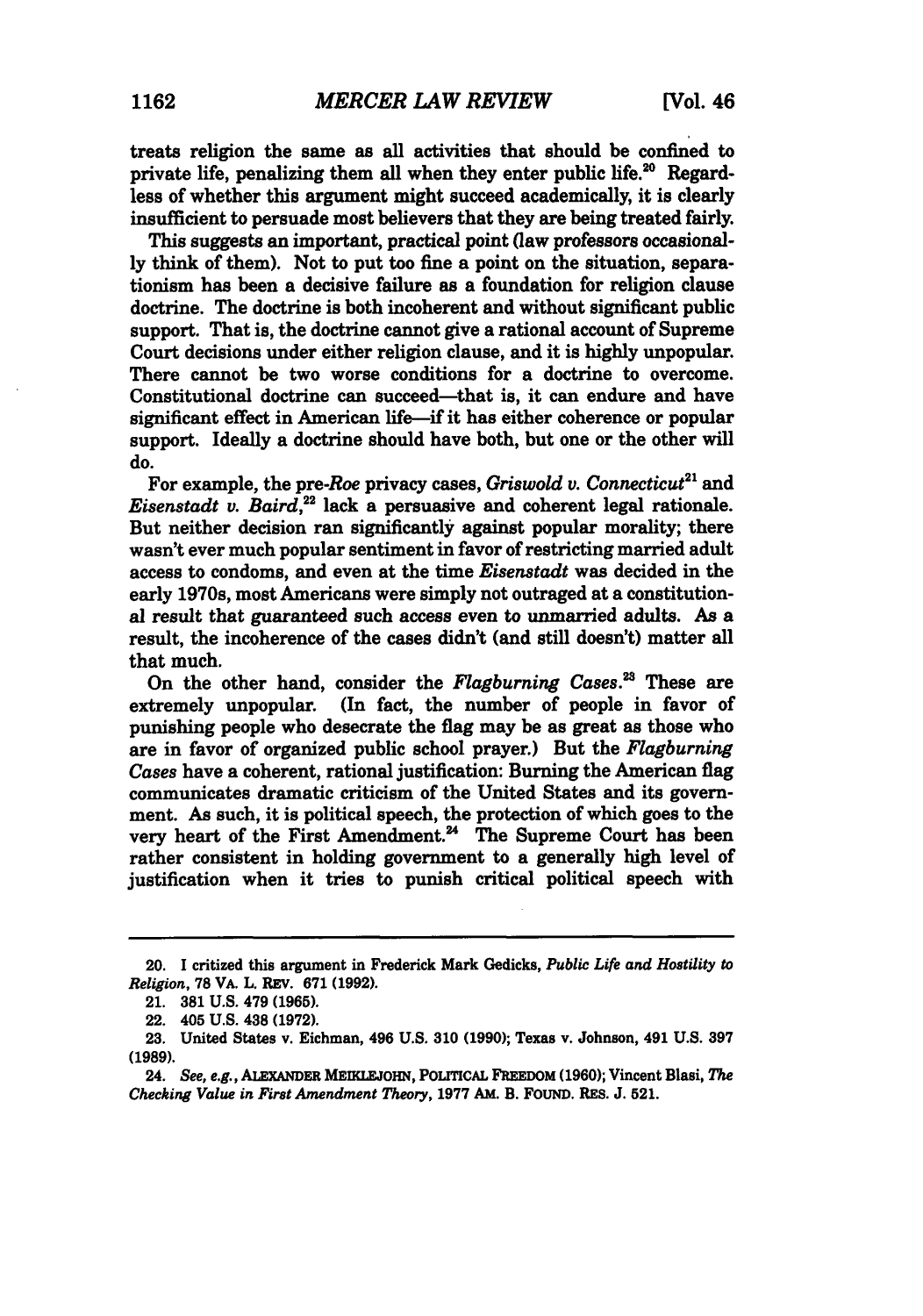punishment, because punishment in these circumstances looks suspiciously like an effort to silence the critics.<sup>25</sup> The existence of an explainable rationale for the decisions makes the lack of popular support for their result relatively unimportant.

Unfortunately, current religion clause doctrine is neither coherent nor popular. The Court's decisions in this area have been variously described as "ad hoc, $^{28}$ " "eccentric,"<sup>27</sup> "misleading and distorting,"<sup>28</sup> "historically unjustified and textually incoherent,"<sup>29</sup> and "riven by contradiction."<sup>30</sup> Steven Smith has observed that "people who disagree about nearly everything else in the law agree that establishment clause doctrine is seriously, perhaps distinctively, defective."<sup>31</sup>

Moreover, changes that would make the doctrine cohere with the separationist ideology that underlies it-for example, abandonment of the ideal of neutrality in favor of outright preference of secularism and discouragement of religion-would be uniquely unpopular. One would hope that installation of a sort of nineteenth century Christian majoritarianism is equally unthinkable. Certainly both options would threaten religious liberty. Lacking popular support, and unable to give any coherent account of itself, religion clause doctrine has become like economic due process in the 1930s-a failed doctrine ripe for dismantling.

**29.** Michael **A.** Paulsen, *Religion, Equality, and the Constitution: An Equal Protection Approach to Establishment Clause Adjudication,* **61** NOTRE **DAME L.** REV. **311,317 (1986).**

**<sup>25.</sup>** *See, e.g.,* Buckley v. Valeo, 424 **U.S. 1 (1976)** (statutory limitations on political contributions and expenditures subject to close scrutiny **by** a reviewing court); United States v. O'Brien, **391 U.S. 367 (1968)** (government action that burdens communicative conduct may be upheld if it is within the government's power and furthers an important government interest unrelated to suppression of free expression in the least restrictive manner). *See also* Spencev. Washington, 418 **U.S.** 405 (1974) (affixing peace symbol to flag in protest of then-current foreign and domestice policies of United States held protected expression under the First Amendment); Street v. New York, **394 U.S. 576 (1969)** (state statute permitting punishment for speaking contemptuous words about the flag held unconstitutional).

**<sup>26.</sup>** Jesse Choper, *The Religion Clauses of the First Amendment: Reconciling the Conflict,* 41 **U. PITr.** L. REv. **673, 680 (1980).**

**<sup>27.</sup>** Phillip **E.** Johnson, *Concepts and Compromise in First Amendment Religious Doctrine,* **72 CALIF.** L. REV. **817, 817** (1984).

**<sup>28.</sup> HOWE,** *supra* note 14, at **156.**

**<sup>30.</sup>** Michael W. McConnell **&** Richard **A.** Posner, An *Economic Approach to Issues of Religious Freedom,* **56 U. Cm.** L. **REv. 1, 1 (1989).**

**<sup>31.</sup>** Steven *D.* Smith, *Separation and the 'Secular': Reconstructing the Disestablishment Decision,* **67 TEx.** L. REV. **955, 956 (1989).**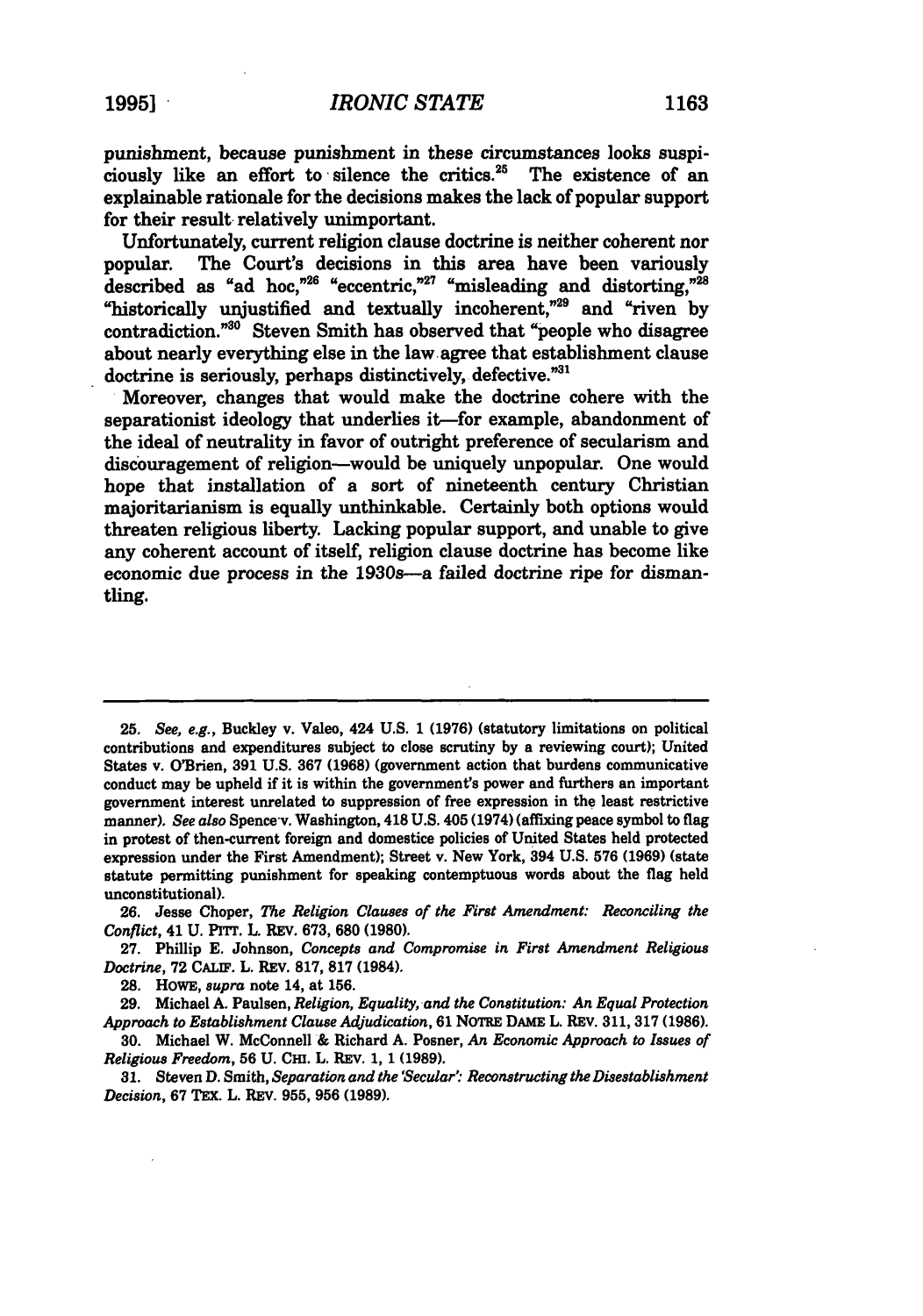Mr. Sekulow and his associates argue that Supreme Court decisions under the Speech Clause-not the Free Exercise or Establishment Clauses--require that public, ceremonial prayer be permitted in public schools as private individual expression. $32$  This argument is incorrect. Perhaps more important, defending religious worship with this kind of argument, even assuming it were legally supportable, is ill-advised for people who care about authentic expressions of religious faith.

First, this argument fails on its own terms—it supports the conclusion that individual prayer is constitutionally protected, but not the conclusion that prayer that is institutionally organized or encouraged **by** public school action is protected. As **I** indicated, there is currently no impediment to individual student prayer-silent or spoken-and voluntary student-initiated prayer on most public school campuses, **so** Mr. Sekulow's argument that *Tinker*<sup>33</sup> ought to protect individual expressions of religious faith like voluntary prayer is correct, but beside the point. What is clearly prohibited **by** current constitutional law is group prayer that is officially sanctioned and monitored **by** teachers or other school officials as part of the normal school day or a graduation ceremony.<sup>34</sup> Tinker has nothing to say about the constitutionality of government sponsorship or endorsement of religious expression.

Mr. Sekulow's public forum analysis is unavailing. Current public forum doctrine holds that if a forum is truly a public one, the government may not use the content or viewpoint of a proposed speaker's speech as a basis for determining whether the speaker may use the forum.<sup>35</sup> In other words, any person who can satisfy reasonable In other words, any person who can satisfy reasonable eligibility criteria unrelated to content or viewpoint is entitled to use a public forum for communicative purposes. While certain portions of a public school, or even a public school day, may be considered public forums (at least for certain limited purposes), $36$  it is doubtful that either classrooms or graduation ceremonies may be so construed. Indeed, one would think that content and viewpoint based regulation of speech is

**<sup>32.</sup>** Jay Sekulow, James Henderson **&** John Tuskey, *Proposed Guidelines for Student Religious Speech and Observance in Public Schools,* 46 **MERCER** L. REV. **1017 (1995).**

**<sup>33.</sup>** Tinker v. Des Moines Indep. Community Sch. Dist., **393 U.S. 503 (1969).**

<sup>34.</sup> Lee v. Weisman, 112 **S.** Ct. 2469 **(1992);** Wallace v. Jaffree, 472 **U.S. 38 (1985);** School Dist. v. Schempp, 374 U.S. **203 (1963);** Engle v. Vitale, **370 U.S.** 421 **(1962).**

**<sup>35.</sup>** *E.g.,* Lamb's Chapel v. Center Moriches Sch. Dist., **113 S.** Ct. 2141 **(1993);** Widmar v. Vincent, 454 **U.S. 263 (1981).**

*<sup>36.</sup> Cf* Westside Comm. Bd. of Educ. v. Mergens, 496 U.S. **226 (1990)** (finding high school activity period is limited public forum for purposes of Equal Access Act).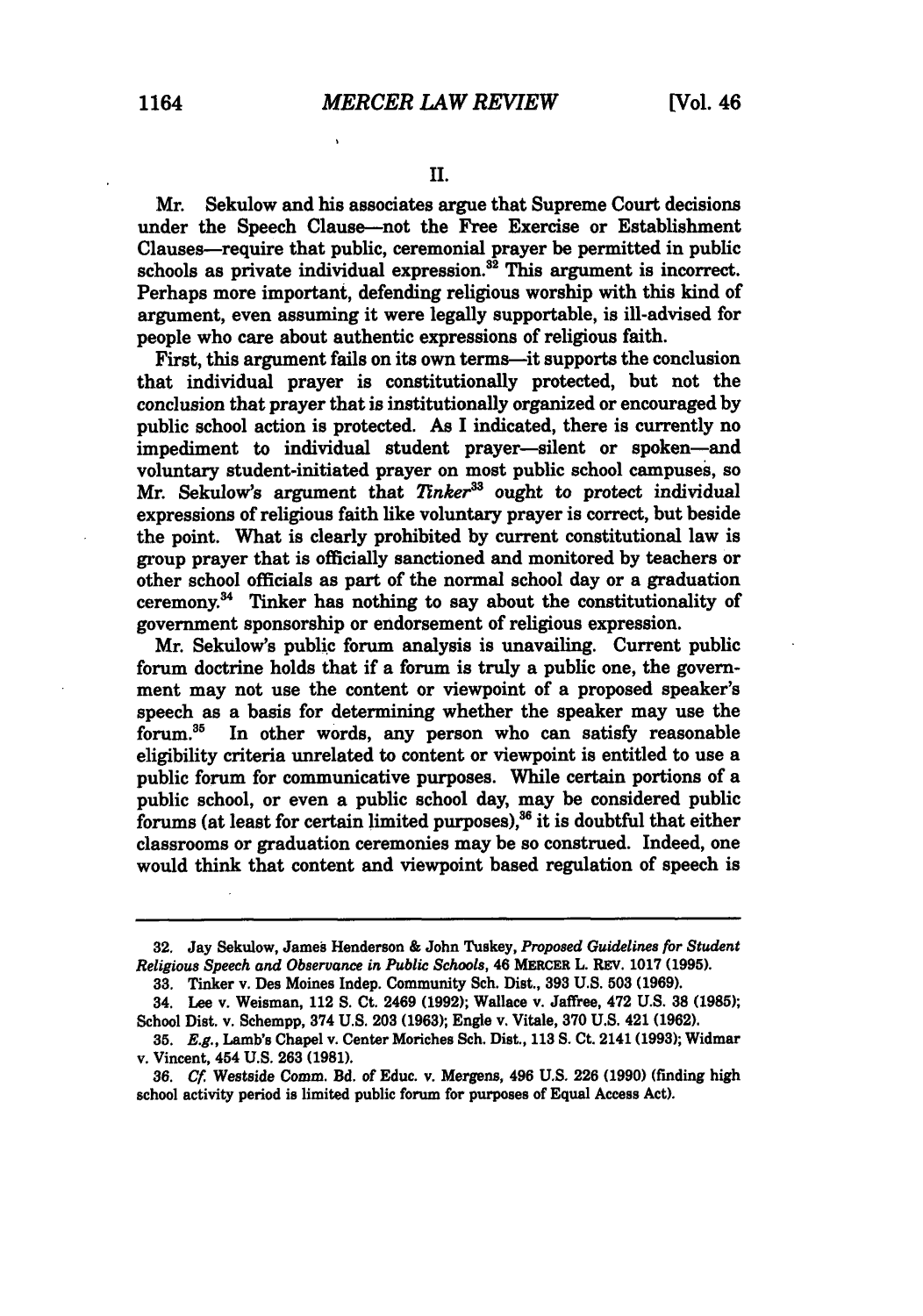precisely what one needs to plan and implement effective public school curricula and activities.

If the Establishment Clause means anything, it ought to mean that public schools cannot sponsor and incorporate a religious worship service into the school day. **If** such sponsorship and incorporation is really the aim of Mr. Sekulow's argument, then perhaps "barbarians-at-the-gates, sky-is-falling" secular liberals, with whom I am not normally in sympathy, have a point.

Attempting to protect religious worship and expression exclusively through the Speech Clause also demonstrates the folly of fighting battles on your opponent's field using his or her weapons. Current Establishment Clause doctrine prohibits inclusion of religion in public life as *religion.* Religion is only properly present in public life as a subgroup of some secular category.

Three cases make this clear. In *McGowan v. Maryland,* the Supreme Court held that Sunday closing laws did not violate the Establishment Clause because secular rationales for the laws-encouraging family togetherness through a uniform day of rest and recreation-had displaced the laws' original religious purpose.<sup>37</sup> In *Lynch v. Donnelly*<sup>38</sup> and *County of Allegheny v. ACLU*,<sup>39</sup> the Supreme Court upheld local government displays of Christian and Jewish religious symbols, on the ground that the secular context in which the symbols appeared neutralized their religious content.<sup>40</sup> In Lynch, for example, the majority found it important that the display of the Christian nativity at issue in that case was set up in close proximity to a display of Santa and his reindeer.<sup>41</sup>

Likewise in *Allegheny*, Justices Blackmun and O'Connor argued that display of a menorah in proximity to a Christmas tree and a sign "saluting liberty" obscured and overshadowed the religious significance of the menorah, and merely suggested that Chanukah and Christmas were different cultural manifestations of the same "winter holiday season.<sup>742</sup> In each case, practices or symbols that aided or endorsed a particular religious viewpoint were permitted because the Court managed to convince itself-and perhaps nobody else-that the disputed practices and symbols had no significant religious effect. It seems to me

**<sup>37. 366</sup> U.S.** 420, **445, 449,** 452 **(1961).**

**<sup>38.</sup>** 465 **U.S. 665** (1984).

**<sup>39.</sup>** 492 **U.S. 581 (1989).**

<sup>40. 465</sup> **U.S.** at **671;** 492 **U.S.** at **613, 615-18.**

<sup>41. 465</sup> **U.S.** at **671.**

<sup>42. 492</sup> **U.S.** at **613, 615-18** (opinion of Blackmun, **J.);** id. at **633-35** (O'Connor, **J.,** concurring in part and concurring in the judgment).